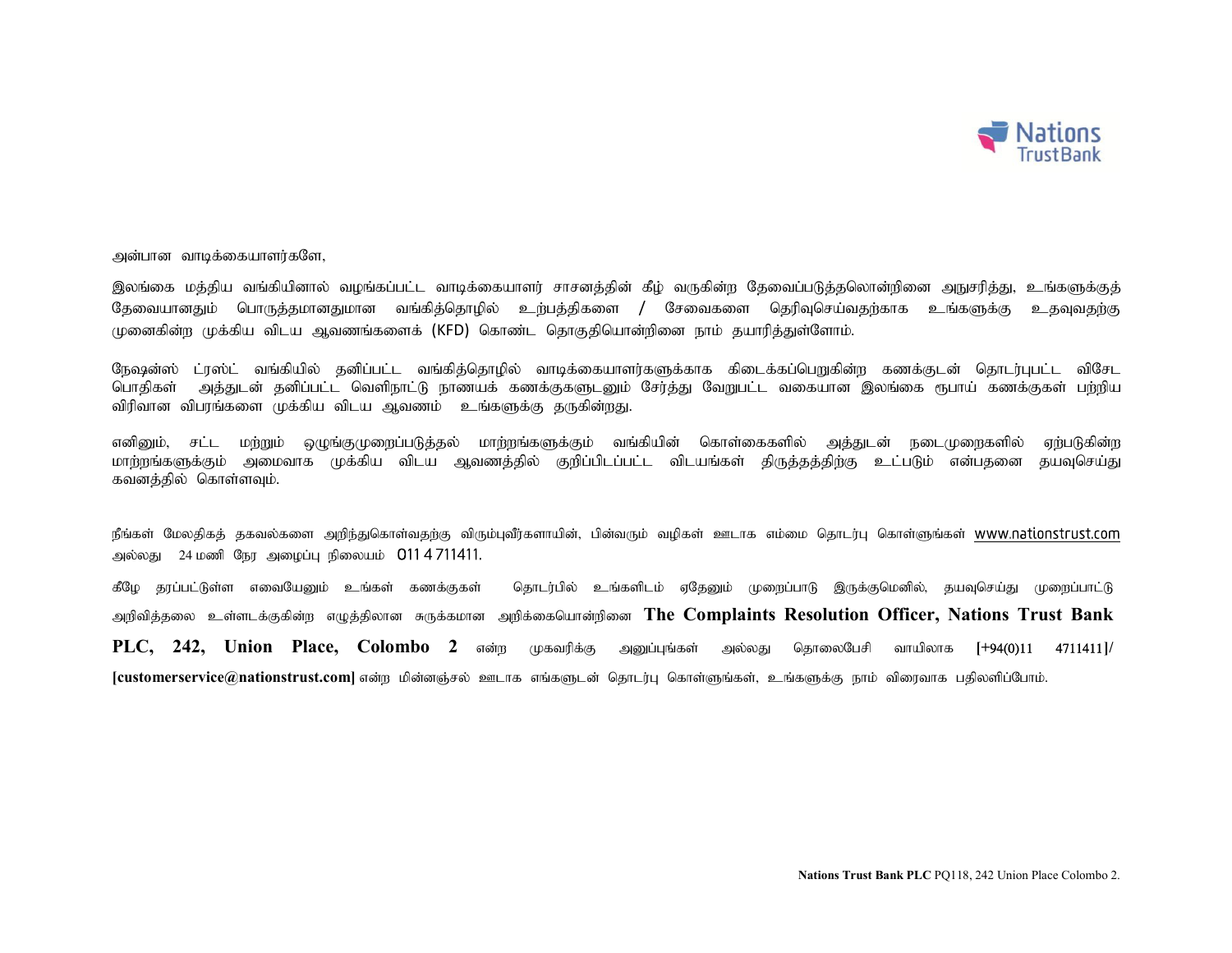| கணக்கு பற்றிய<br>விபரம்      | வாடிக்கையாளர்களுக்கான<br>நன்மைகள்                                                                                                                                                                                                                                                                                                                                                                                                                           | கட்டணங்கள்<br>மற்றும் வேறு வங்கி<br>அறவீட்டு வகைகள்                   | கணக்கொன்றினை<br>ஆரம்பிப்பதற்கு பின்பற்றப்பட<br>வேண்டிய நடைமுறைகள்                                                                                                                                                                                                                                                                                                                                         | முக்கிய நியதிகளும்<br>நிபந்தனைகளும்                                                                                                                                                                                                                                                                                                                                                                                                                                                                                                                                                                                                                                |  |  |  |  |
|------------------------------|-------------------------------------------------------------------------------------------------------------------------------------------------------------------------------------------------------------------------------------------------------------------------------------------------------------------------------------------------------------------------------------------------------------------------------------------------------------|-----------------------------------------------------------------------|-----------------------------------------------------------------------------------------------------------------------------------------------------------------------------------------------------------------------------------------------------------------------------------------------------------------------------------------------------------------------------------------------------------|--------------------------------------------------------------------------------------------------------------------------------------------------------------------------------------------------------------------------------------------------------------------------------------------------------------------------------------------------------------------------------------------------------------------------------------------------------------------------------------------------------------------------------------------------------------------------------------------------------------------------------------------------------------------|--|--|--|--|
| தவணை வைப்புகள்               |                                                                                                                                                                                                                                                                                                                                                                                                                                                             |                                                                       |                                                                                                                                                                                                                                                                                                                                                                                                           |                                                                                                                                                                                                                                                                                                                                                                                                                                                                                                                                                                                                                                                                    |  |  |  |  |
| நேஷன்ஸ்<br>நிலையான<br>வைப்பு | வட்டி வீதமானது 1<br>மாதம் தொடக்கம்<br>60 மாதங்கள்<br>வரையான<br>தவணைக்<br>காலத்தின்<br>அடிப்படையில்<br>அமைந்திருக்கும்.<br>வாடிக்கையாளரின்<br>விருப்பத்திற்கேற்ப<br>முதிர்ச்சியின்<br>போது மாதாந்தம்<br>அல்லது வருடாந்த<br>அடிப்படையில்<br>வட்டி கொடுப்பனவு<br>செய்யப்படும்.<br>30 நாட்களில்<br>இருந்து 365<br>வரையான<br>நாட்களினுள்<br>தேவையான<br>நாட்களின்<br>எண்ணிக்கையின்<br>அடிப்படையில்<br>நிலையான<br>வைப்பினை<br>தொடங்குவதற்கான<br>தெரிவு.<br>நிலையான | நிலையான<br>.<br>வைப்பினை<br>பேணுவதற்கு<br>கட்டணங்கள்<br>அறவிடப்படாது. | தவணை வைப்புகளுக்கான<br>வங்கியின் கணக்கு<br>ஆரம்பிக்கும் நியமப் படிவம்<br>பின்வரும் ஆவணங்களுடன்<br>சேர்த்து ஏதேனும் வங்கிக்<br>கிளையில் சமர்ப்பிக்கப்பட<br>வேண்டும்:<br>தேசிய<br>அடையாள<br>அட்டையின்<br>பிரதி/செல்லுபடியான<br>கடவுச்சீட்டின் பிரதி<br>வதிவிட முகவரி,<br>தேசிய அடையாள<br>அட்டையில் இருந்து<br>வேறுபடுமாயின்,<br>முகவரியினை<br>உறுதிப்படுத்துவதற்கு<br>ஆவண ரீதியான<br>சான்று<br>அவசியமாகும். | தகைமைப் பிரமாணம்:<br>■செல்லுபடியான தேசிய<br>அடையாள அட்டையினை/<br>க∟வுச்சீட்டை<br>வைத்திருக்கின்ற<br>அத்துடன் இலங்கையில்<br>வதிகின்ற 18 வயதிற்கு<br>மேற்பட்ட இலங்கை<br>தேசத்தவர்கள்.<br>குறைந்தபட்ச ஆரம்ப வைப்பு<br>ரூ. 50,000 ஆகவிருத்தல்<br>வேண்டும்.<br>வைப்பிலிடப்பட்டதிலிருந்து<br>30 நாட்களுக்குப் முன்னர்<br>மீளப்பெறுமாயின் (வைப்புத்<br>திகதி உள்ளடங்கலாக<br>மற்றும் மீளப்பெறும் திகதி<br>நீங்கலாக) வட்டி எதுவும்<br>கொடுப்பனவு செய்யப்படாது.<br>நிலையான வைப்பானது<br>முதிர்ச்சியடைவதற்கு<br>முன்னர்<br>மீளப்பெறப்படுமாயின்,<br>கொடுப்பனவு செய்யத்தக்க<br>வட்டி, வங்கியின்<br>தற்றுணிபில்<br>இணங்கியதைவிட குறைவாக<br>கணிக்கப்படும்.<br>முதிர்ச்சியடைவதற்கு |  |  |  |  |
|                              |                                                                                                                                                                                                                                                                                                                                                                                                                                                             |                                                                       |                                                                                                                                                                                                                                                                                                                                                                                                           | முன்னர் நிலையான                                                                                                                                                                                                                                                                                                                                                                                                                                                                                                                                                                                                                                                    |  |  |  |  |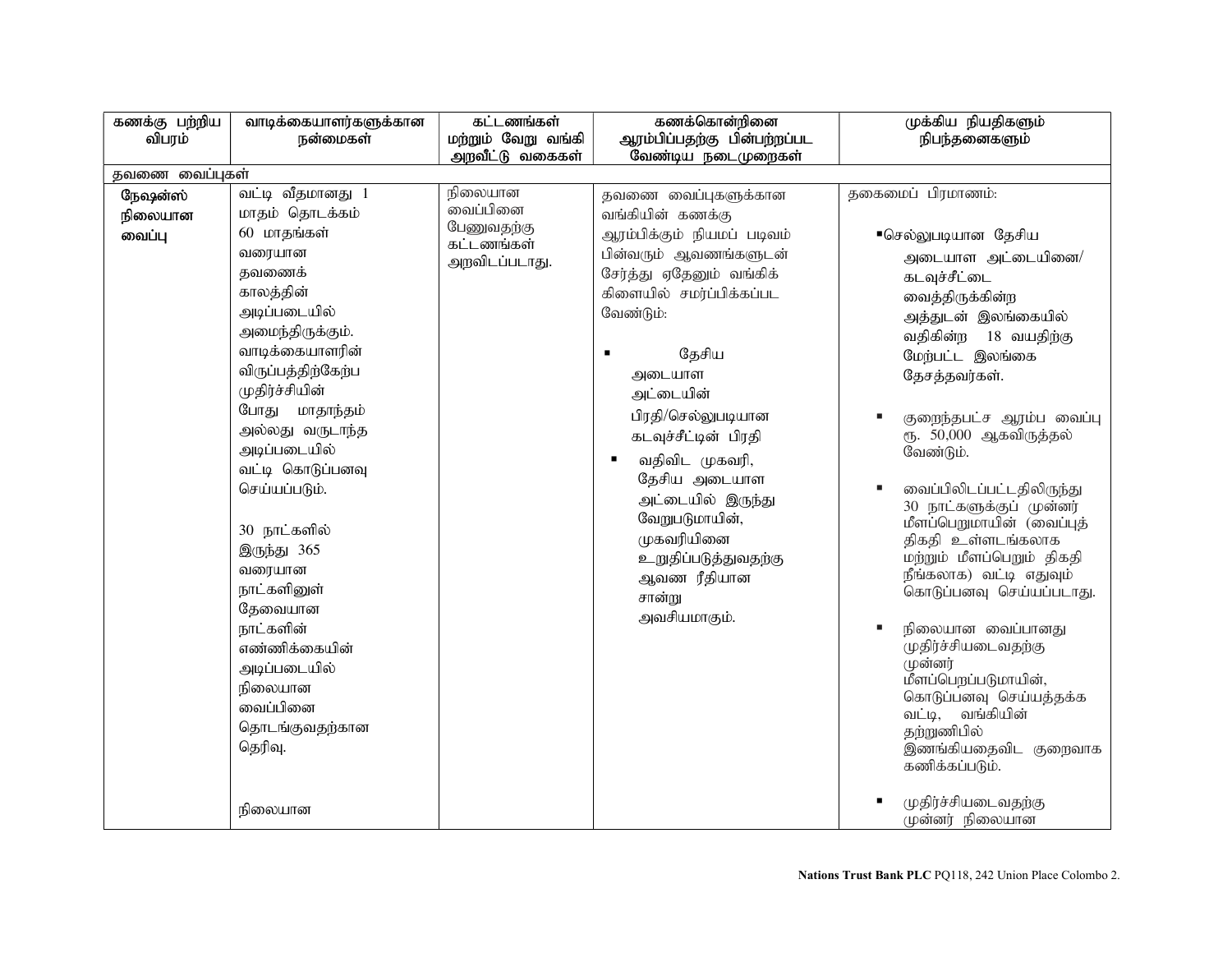|                                         | வைப்பின்<br>பெறுமதியின் 90%<br>வரை<br>மேலதிகப்பற்று<br>மற்றும் கடன்<br>வசதிகள்<br>பெற்றுக்கொள்வதற்<br>கான இயலுமை.    |                                                                      |                                                                                                                                                                                                                                                                                                                                                                                                           | வைப்பினை<br>மீளப்பெறுவதற்கு கோரிக்கை<br>முன்வைக்கப்படுமாயின்<br>அத்துடன் அத்தகைய<br>கோரிக்கை வரை மாதாந்த<br>அடிப்படையில்<br>வாடிக்கையாளருக்கு வட்டி<br>கொடுப்பனவு செய்யப்பட்டு<br>வந்திருப்பின், ஆரம்ப<br>வைப்புத்தொகையில் இருந்து<br>முதிர்ச்சியடைவதற்கு<br>முன்னர் மீளெடுப்பதற்கான<br>கட்டணம் கழிக்கப்படும்.                                                                                                                                         |
|-----------------------------------------|----------------------------------------------------------------------------------------------------------------------|----------------------------------------------------------------------|-----------------------------------------------------------------------------------------------------------------------------------------------------------------------------------------------------------------------------------------------------------------------------------------------------------------------------------------------------------------------------------------------------------|--------------------------------------------------------------------------------------------------------------------------------------------------------------------------------------------------------------------------------------------------------------------------------------------------------------------------------------------------------------------------------------------------------------------------------------------------------|
| கோல்<br>டிப்போசிட்ஸ்<br>(Call Deposits) | வட்டியானது<br>குறைந்தபட்சம் 7<br>நாட்களுக்காக<br>கணிக்கப்படுவதுட<br>ன் முதிர்ச்சியில்<br>கொடுப்பனவு<br>செய்யப்படும். | கோல்<br>டிப்போசிட்களைப்<br>பேணுவதற்கு<br>கட்டணங்கள்<br>அறவிடப்படாது. | தவணை வைப்புகளுக்கான<br>வங்கியின் கணக்கு<br>ஆரம்பிக்கும் நியமப் படிவம்<br>பின்வரும் ஆவணங்களுடன்<br>சேர்த்து ஏதேனும் வங்கிக்<br>கிளையில் சமர்ப்பிக்கப்பட<br>வேண்டும்:<br>தேசிய<br>அடையாள<br>அட்டையின்<br>பிரதி/செல்லுபடியான<br>கடவுச்சீட்டின் பிரதி<br>வதிவிட முகவரி,<br>தேசிய அடையாள<br>அட்டையில் இருந்து<br>வேறுபடுமாயின்,<br>முகவரியினை<br>உறுதிப்படுத்துவதற்கு<br>ஆவண ரீதியான<br>சான்று<br>அவசியமாகும். | தகைமைப் பிரமாணம்:<br>■செல்லுபடியான தேசிய<br>அடையாள அட்டையினை/<br>க∟வுச்சீட்டை<br>வைத்திருக்கின்ற<br>அத்துடன் இலங்கையில்<br>வதிகின்ற<br>18 வயதிற்கு<br>மேற்பட்ட இலங்கைத்<br>தேசத்தவர்கள்.<br>குறைந்தபட்ச ஆரம்ப வைப்பு<br>ரூ. 100,000 ஆகவிருத்தல்<br>வேண்டும்.<br>குறைந்பட்ச காலம் 7<br>நாட்களாகவிருக்க வேண்டும்.<br>7 நாட்கள் கொண்ட<br>குறைந்தபட்ச காலத்திற்கு<br>முன்னர் வைப்பு<br>மீளப்பெறப்படுமாயின்,<br>வட்டி<br>எதுவும்<br>கொடுப்பனவுசெய்யப்படாது. |